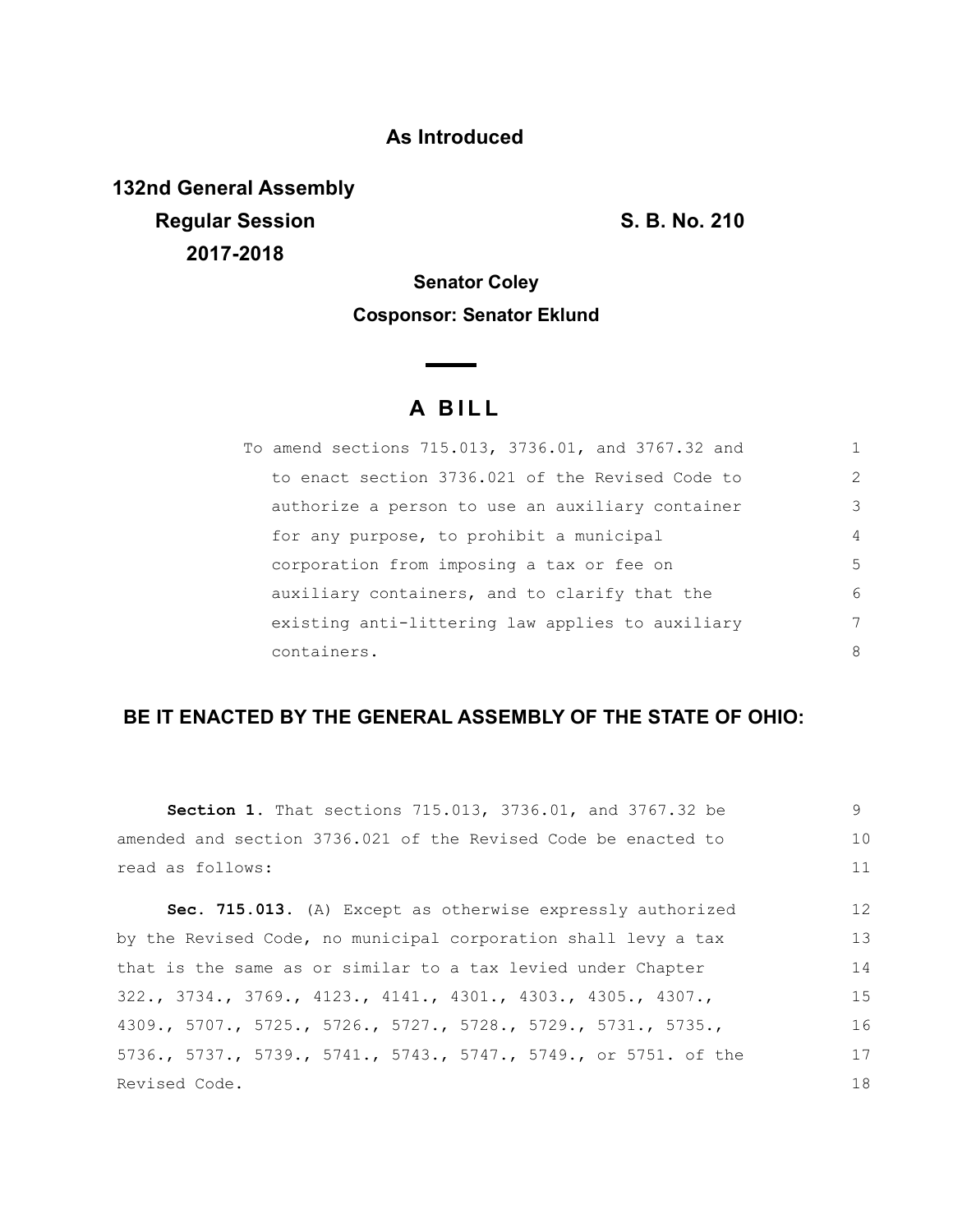| (B) No municipal corporation may impose any tax, fee,            | 19 |
|------------------------------------------------------------------|----|
| assessment, or other charge on auxiliary containers, on the      | 20 |
| sale, use, or consumption of such containers, or on the basis of | 21 |
| receipts received from the sale of such containers. As used in   | 22 |
| this division, "auxiliary container" has the same meaning as in  | 23 |
| section 3736.01 of the Revised Code.                             | 24 |
| (C) This section does not prohibit a municipal corporation       | 25 |
| from levying an income tax or withholding tax in accordance with | 26 |
| Chapter 718. of the Revised Code, or a tax on any of the         | 27 |
| following:                                                       | 28 |
| (1) Amounts received for admission to any place;                 | 29 |
| (2) The income of an electric company or combined company,       | 30 |
| as defined in section 5727.01 of the Revised Code;               | 31 |
| (3) On and after January 1, 2004, the income of a                | 32 |
| telephone company, as defined in section 5727.01 of the Revised  | 33 |
| Code.                                                            | 34 |
| Sec. 3736.01. As used in this chapter:                           | 35 |
| (A) "Litter" means garbage, trash, waste, rubbish, ashes,        | 36 |
| cans, bottles, wire, paper, cartons, boxes, automobile parts,    | 37 |
| furniture, glass, or anything else of an unsightly or unsanitary | 38 |
| nature thrown, dropped, discarded, placed, or deposited by a     | 39 |
| person on public property, on private property not owned by the  | 40 |
| person, or in or on waters of the state unless one of the        | 41 |
| following applies:                                               | 42 |
| (1) The person has been directed to do so by a public            | 43 |
| official as part of a litter collection drive.                   | 44 |
| (2) The person has thrown, dropped, discarded, placed, or        | 45 |
| deposited the material in a receptacle in a manner that          | 46 |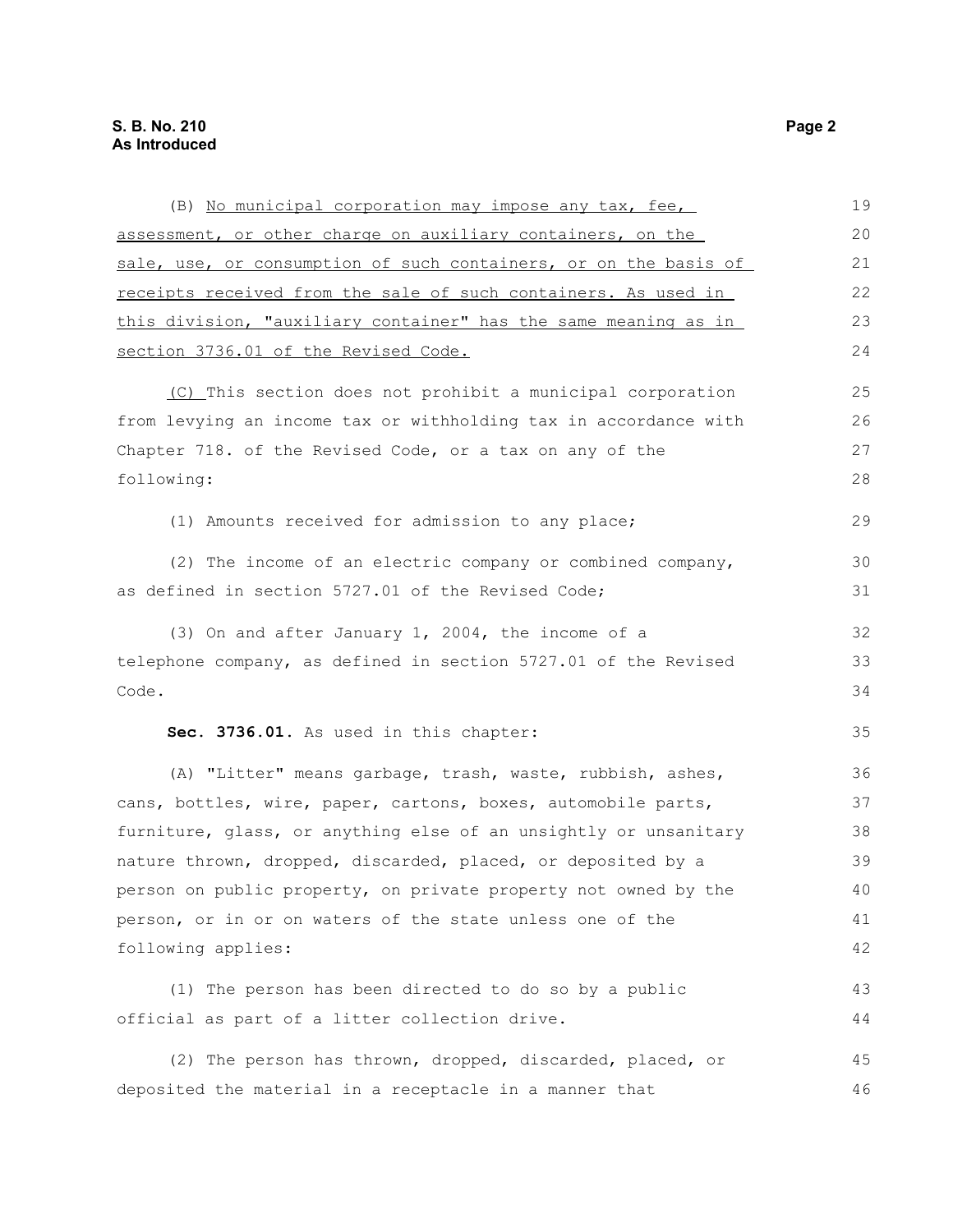prevented its being carried away by the elements.

(3) The person has been issued a permit or license covering the material pursuant to Chapter 3734. or 6111. of the Revised Code.

(B) "Recycling" means the process of collecting, sorting, cleansing, treating, and reconstituting waste or other discarded materials for the purpose of recovering and reusing the materials.

(C) "Agency of the state" includes, but is not limited to, an agency subject to Chapter 119. of the Revised Code and a state university or college as defined in section 3345.12 of the Revised Code. 55 56 57 58

(D) "Source reduction" means activities that decrease the initial production of waste materials at their point of origin. 59 60

(E) "Enterprise" means a business with its principal place of business in this state and that proposes to engage in research and development or recycling in this state. 61 62 63

(F) "Research and development" means inquiry, experimentation, or demonstration to advance basic scientific or technical knowledge or the application, adaptation, or use of existing or newly discovered scientific or technical knowledge regarding recycling, source reduction, or litter prevention. 64 65 66 67 68

(G) "Recyclables" means waste materials that are collected, separated, or processed and used as raw materials or products. 69 70 71

(H) "Recycling market development" means activities that stimulate the demand for recycled products, provide for a consistent supply of recyclables to meet the needs of recycling 72 73 74

47

48 49 50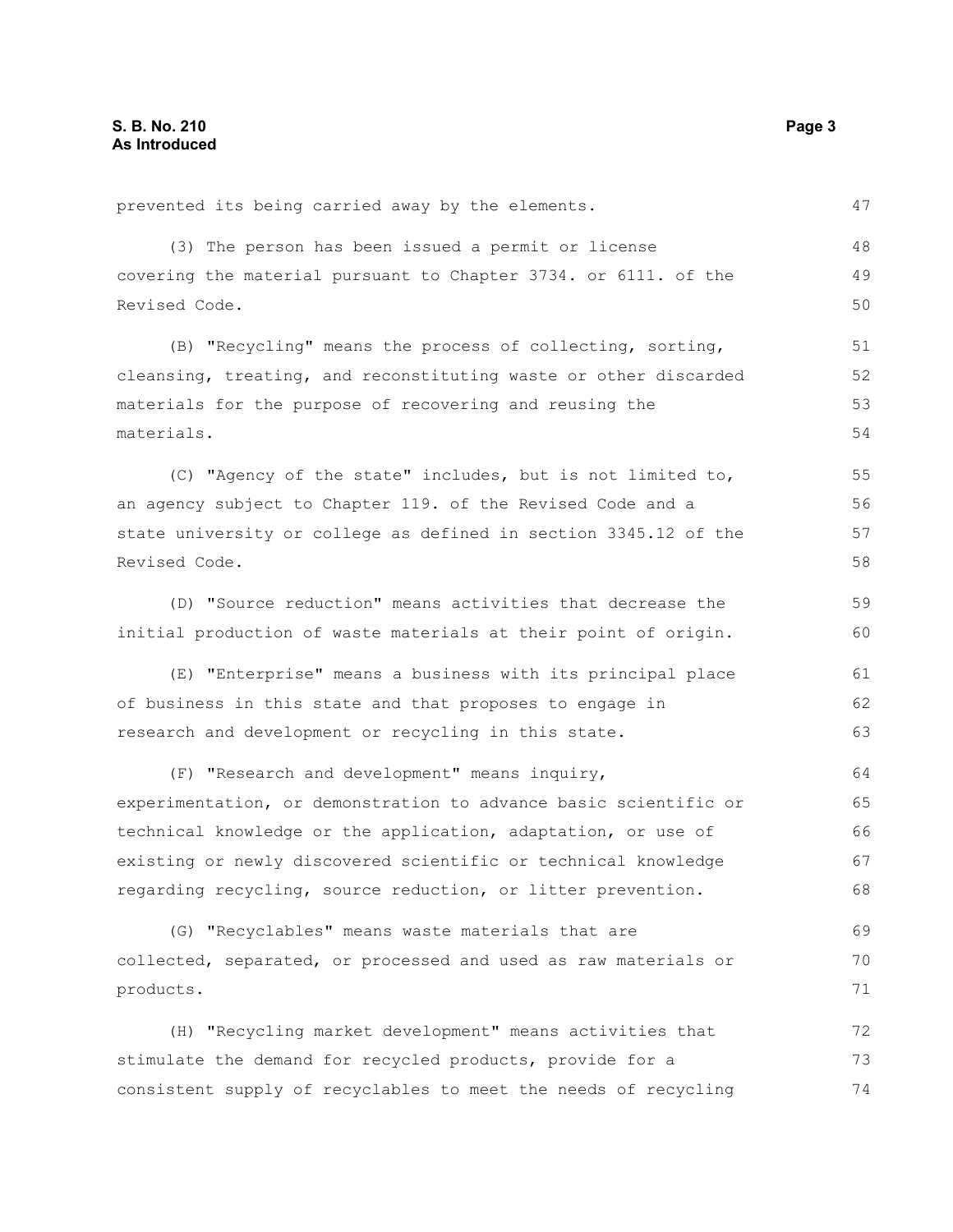industries, or both. (I) "Solid waste management districts" means solid waste management districts established under Chapter 343. of the Revised Code. (J) "Synthetic rubber" means produced or extended rubber and products made from a synthetic rubber base material originating from petrochemical feedstocks, including scrap tires, tire molds, automobile engine belts, brake pads and hoses, weather stripping, fittings, electrical insulation, and other molded objects and parts. (K) "Auxiliary container" means a bag, can, cup, food service item, container, keg, bottle, or other packaging to which all of the following apply: (1) It is designed to be either single use or reusable. (2) It is made of cloth, paper, plastic, foamed or expanded plastic, cardboard, corrugated material, aluminum, metal, glass, postconsumer recycled material, or similar materials or substances, including coated, laminated, or multilayered substrates. (3) It is designed for consuming, transporting, or protecting merchandise, food, or beverages from or at a food service operation, retail food establishment, grocery, or any other type of retail, manufacturing, or distribution establishment. **Sec. 3736.021.** A person may use an auxiliary container for purposes of commerce or otherwise. Nothing in this section shall be construed to prohibit or limit the authority of any county, municipal, or solid waste 75 76 77 78 79 80 81 82 83 84 85 86 87 88 89 90 91 92 93 94 95 96 97 98 99 100 101 102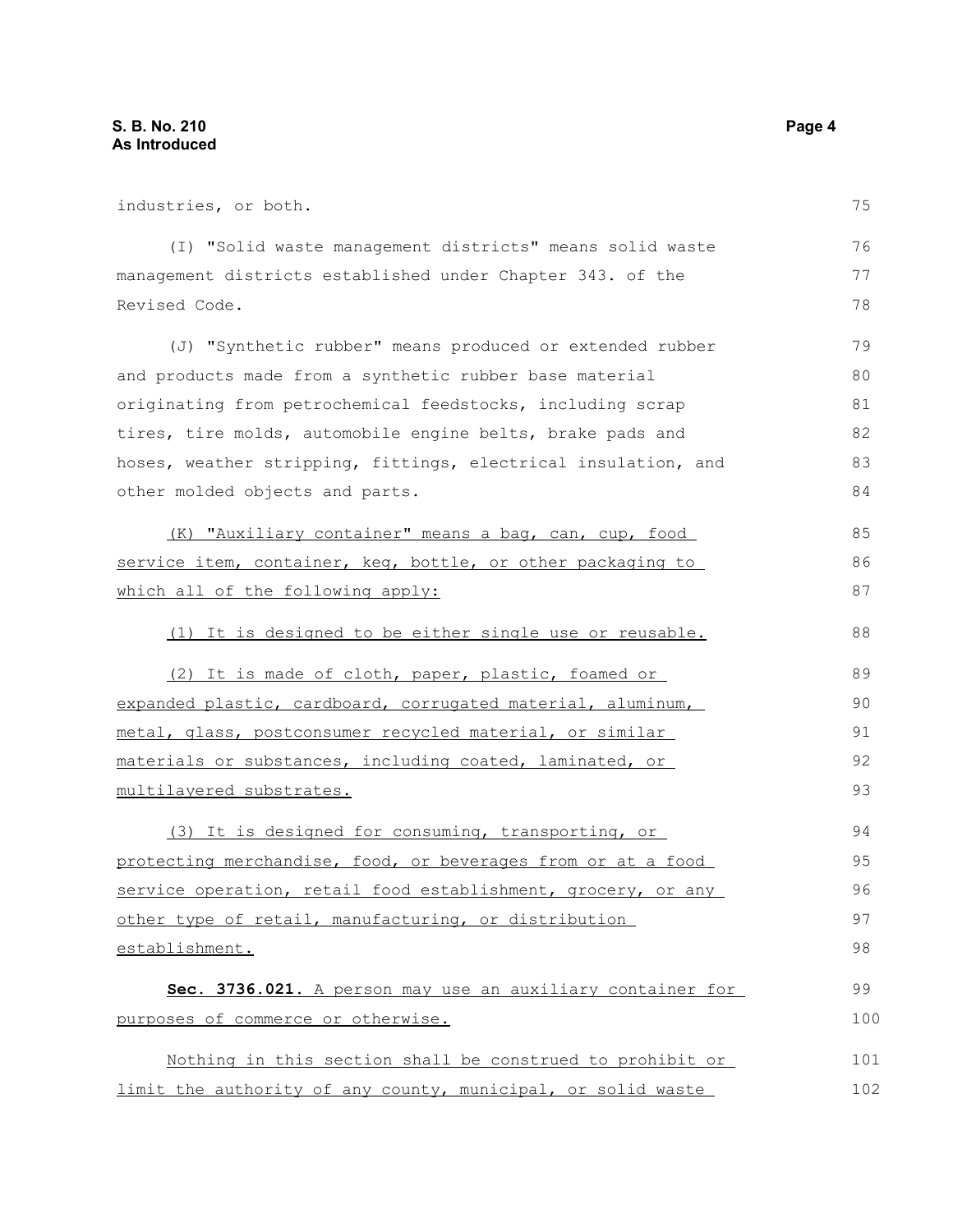| district to implement a voluntary recycling program.            | 103 |
|-----------------------------------------------------------------|-----|
| Sec. 3767.32. (A) No person, regardless of intent, shall        | 104 |
| deposit litter or cause litter to be deposited on any public    | 105 |
| property, on private property not owned by the person, or in or | 106 |
| on waters of the state unless one of the following applies:     | 107 |
| (1) The person is directed to do so by a public official        | 108 |
| as part of a litter collection drive;                           | 109 |
| (2) Except as provided in division (B) of this section,         | 110 |
| the person deposits the litter in a litter receptacle in a      | 111 |
| manner that prevents its being carried away by the elements;    | 112 |
| (3) The person is issued a permit or license covering the       | 113 |
| litter pursuant to Chapter 3734. or 6111. of the Revised Code.  | 114 |
| (B) No person, without privilege to do so, shall knowingly      | 115 |
| deposit litter, or cause it to be deposited, in a litter        | 116 |
| receptacle located on any public property or on any private     | 117 |
| property not owned by the person unless one of the following    | 118 |
| applies:                                                        | 119 |
| (1) The litter was generated or located on the property on      | 120 |
| which the litter receptacle is located;                         | 121 |
| (2) The person is directed to do so by a public official        | 122 |
| as part of a litter collection drive;                           | 123 |
| (3) The person is directed to do so by a person whom the        | 124 |
| person reasonably believes to have the privilege to use the     | 125 |
| litter receptacle;                                              | 126 |
| (4) The litter consists of any of the following:                | 127 |
| (a) The contents of a litter bag or container of a type         | 128 |
| and size customarily carried and used in a motor vehicle;       | 129 |
|                                                                 |     |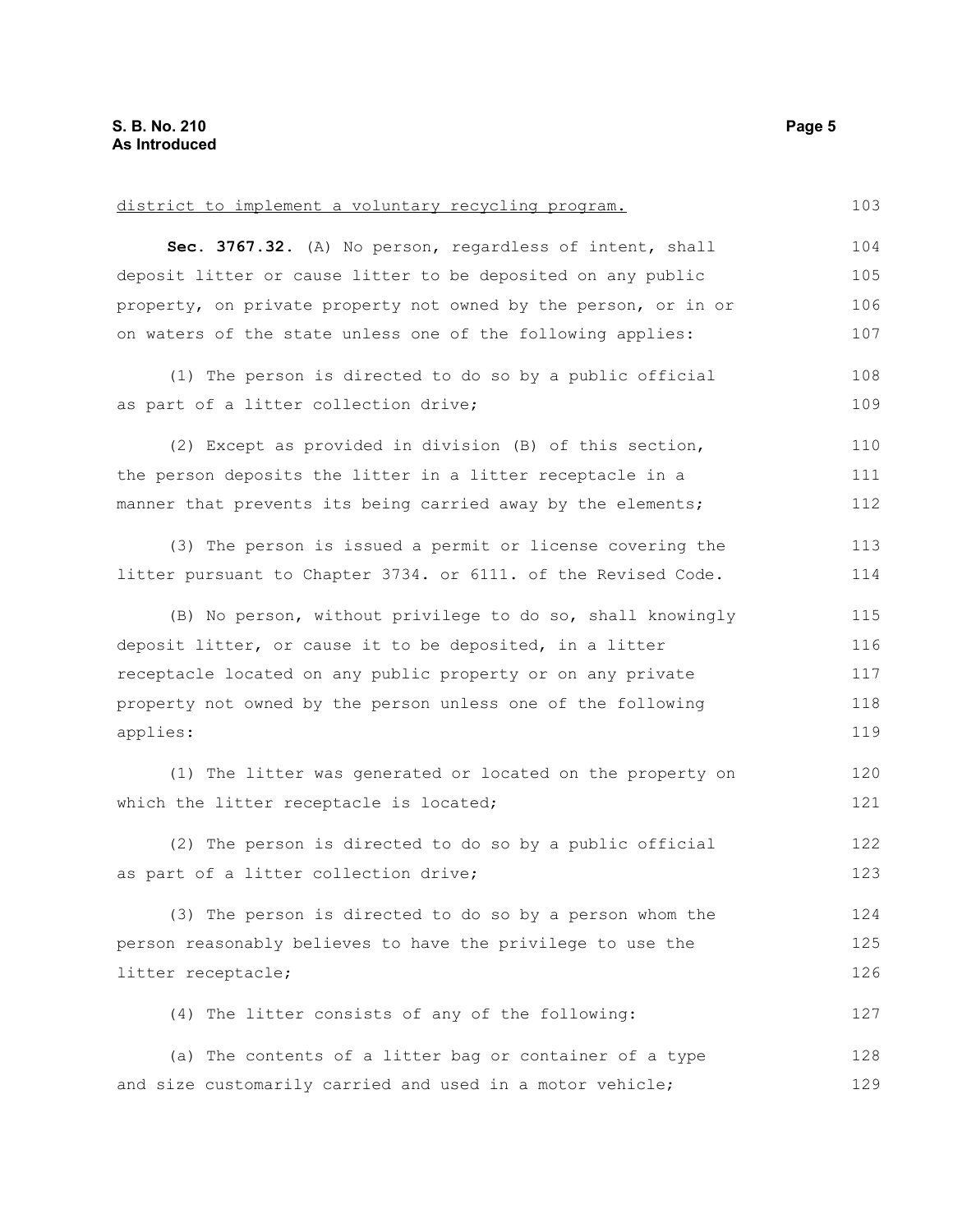| (b) The contents of an ash tray of a type customarily            | 130 |
|------------------------------------------------------------------|-----|
| installed or carried and used in a motor vehicle;                | 131 |
| (c) Beverage containers and food sacks, wrappings, and           | 132 |
| containers of a type and in an amount that reasonably may be     | 133 |
| expected to be generated during routine commuting or business or | 134 |
| recreational travel by a motor vehicle;                          | 135 |
| (d) Beverage containers, food sacks, wrappings,                  | 136 |
| containers, and other materials of a type and in an amount that  | 137 |
| reasonably may be expected to be generated during a routine day  | 138 |
| by a person and deposited in a litter receptacle by a casual     | 139 |
| passerby.                                                        | 140 |
| (C)(1) As used in division (B)(1) of this section, "public       | 141 |
| property" includes any private property open to the public for   | 142 |
| the conduct of business, the provision of a service, or upon the | 143 |
| payment of a fee, but does not include any private property to   | 144 |
| which the public otherwise does not have a right of access.      | 145 |
| (2) As used in division (B) (4) of this section, "casual         | 146 |
| passerby" means a person who does not have depositing litter in  | 147 |
| a litter receptacle as the person's primary reason for traveling | 148 |
| to or by the property on which the litter receptacle is located. | 149 |
| (D) As used in this section:                                     | 150 |
| (1) "Litter" means garbage, trash, waste, rubbish, ashes,        | 151 |
| cans, bottles, wire, paper, cartons, boxes, automobile parts,    | 152 |
| furniture, glass, auxiliary containers, or anything else of an   | 153 |
| unsightly or unsanitary nature.                                  | 154 |
| (2) "Deposit" means to throw, drop, discard, or place.           | 155 |
| (3) "Litter receptacle" means a dumpster, trash can, trash       | 156 |

bin, garbage can, or similar container in which litter is

157